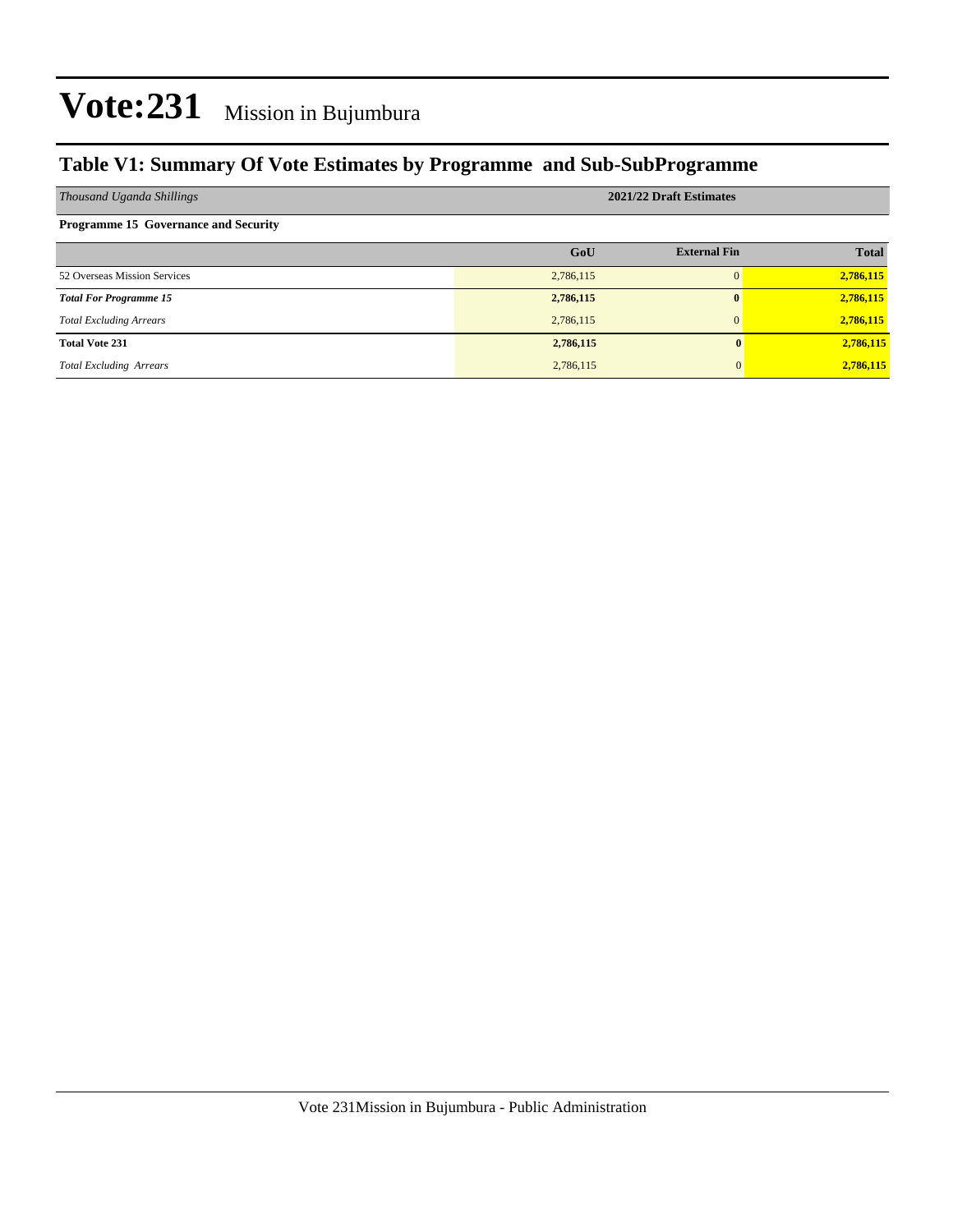#### **Table V2: Summary Of Vote Estimates by Sub-SubProgramme,Department and Project**

| Thousand Uganda Shillings                                                 |                  | 2020/21 Approved Budget |                  | 2021/22 Draft Estimates |           |                               |              |
|---------------------------------------------------------------------------|------------------|-------------------------|------------------|-------------------------|-----------|-------------------------------|--------------|
| <b>Sub-SubProgramme 52 Overseas Mission Services</b>                      |                  |                         |                  |                         |           |                               |              |
| <b>Recurrent Budget Estimates</b>                                         | <b>Wage</b>      | <b>Non-Wage</b>         | <b>AIA</b>       | <b>Total</b>            | Wage      | Non-Wage                      | <b>Total</b> |
| 01 Headquarters Bujumbura                                                 | 278,201          | 2,507,914               | $\mathbf{0}$     | 2,786,115               | 278,201   | 2,507,914                     | 2,786,115    |
| <b>Total Recurrent Budget Estimates for Sub-</b><br><b>SubProgramme</b>   | 278,201          | 2,507,914               | $\bf{0}$         | 2,786,115               | 278,201   | 2,507,914                     | 2,786,115    |
| Development Budget Estimates                                              | <b>GoU Dev't</b> | <b>External Fin</b>     | <b>AIA</b>       | <b>Total</b>            |           | <b>GoU Dev't External Fin</b> | <b>Total</b> |
| 1125 Strengthening Bujumbura Mission                                      | 500,000          | $\mathbf{0}$            | $\overline{0}$   | 500,000                 | $\Omega$  | $\Omega$                      | $\mathbf{0}$ |
| <b>Total Development Budget Estimates for Sub-</b><br><b>SubProgramme</b> | 500,000          | $\bf{0}$                | $\bf{0}$         | 500,000                 | $\bf{0}$  | $\mathbf{0}$                  | $\bf{0}$     |
|                                                                           | GoU              | <b>External Fin</b>     | <b>AIA</b>       | <b>Total</b>            | GoU       | <b>External Fin</b>           | <b>Total</b> |
| <b>Total For Sub-SubProgramme 52</b>                                      | 3,286,115        | $\bf{0}$                | $\bf{0}$         | 3,286,115               | 2,786,115 | $\mathbf{0}$                  | 2,786,115    |
| <b>Total Excluding Arrears</b>                                            | 3,286,115        | $\mathbf{0}$            | $\boldsymbol{0}$ | 3,286,115               | 2,786,115 | $\Omega$                      | 2,786,115    |
| <b>Total Vote 231</b>                                                     | 3,286,115        | $\bf{0}$                | $\bf{0}$         | 3,286,115               | 2,786,115 | $\bf{0}$                      | 2,786,115    |
| <b>Total Excluding Arrears</b>                                            | 3,286,115        | $\mathbf{0}$            | $\bf{0}$         | 3,286,115               | 2,786,115 | $\overline{0}$                | 2,786,115    |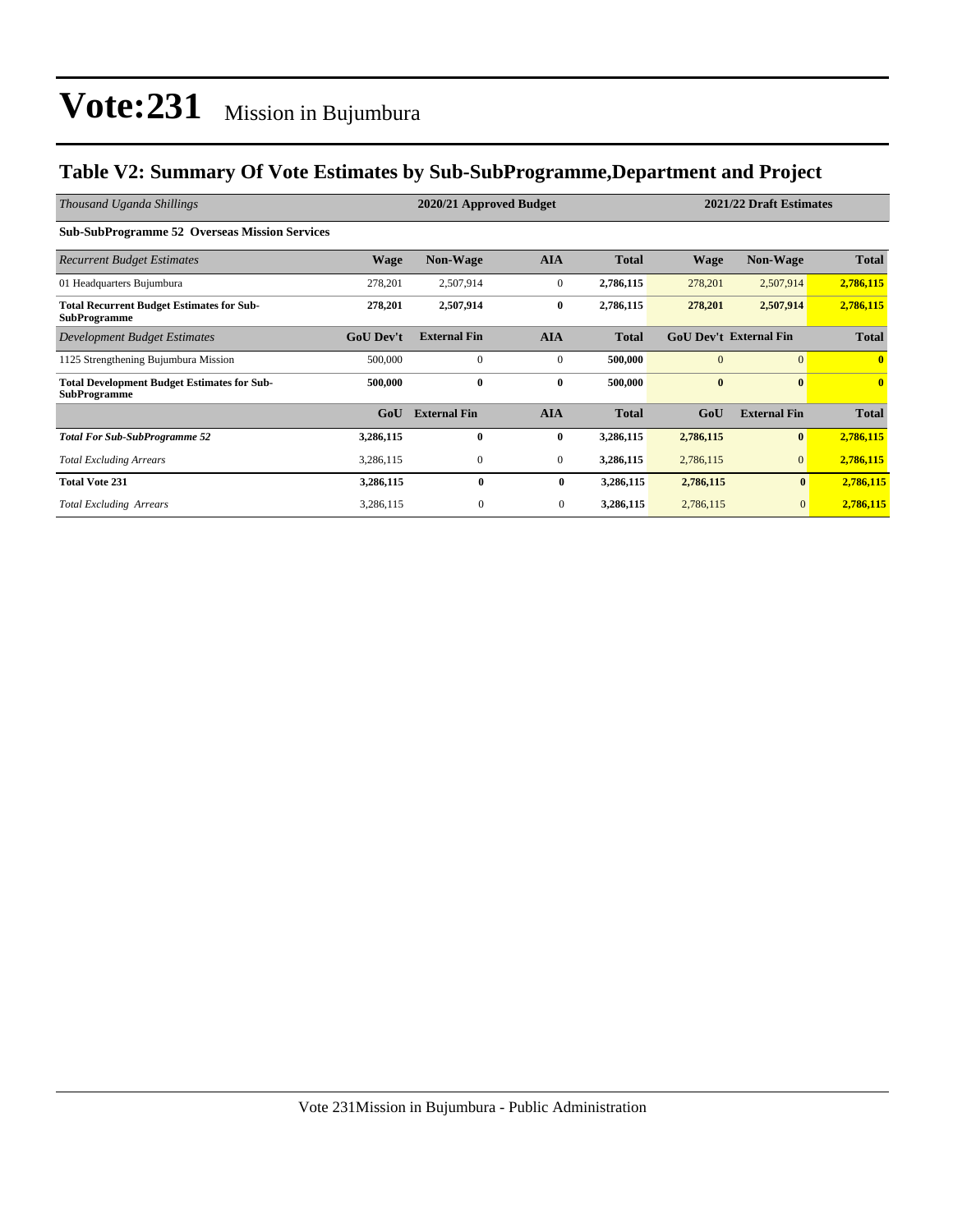### **Table V3: Summary Vote Estimates by Item**

| Thousand Uganda Shillings                                   |           | 2020/21 Approved Budget |                  |              |           | 2021/22 Draft Estimates |              |  |  |
|-------------------------------------------------------------|-----------|-------------------------|------------------|--------------|-----------|-------------------------|--------------|--|--|
|                                                             | GoU       | <b>External Fin</b>     | AIA              | <b>Total</b> | GoU       | <b>External Fin</b>     | <b>Total</b> |  |  |
| <b>Employees, Goods and Services (Outputs Provided)</b>     | 2,786,115 | $\bf{0}$                | $\bf{0}$         | 2,786,115    | 2,786,115 | $\bf{0}$                | 2,786,115    |  |  |
| 211103 Allowances (Inc. Casuals, Temporary)                 | 1,409,441 | $\bf{0}$                | $\bf{0}$         | 1,409,441    | 1,409,441 | $\bf{0}$                | 1,409,441    |  |  |
| 211105 Missions staff salaries                              | 278,201   | $\bf{0}$                | $\bf{0}$         | 278,201      | 278,201   | $\bf{0}$                | 278,201      |  |  |
| 212101 Social Security Contributions                        | 7,500     | $\bf{0}$                | $\bf{0}$         | 7,500        | 7,500     | $\bf{0}$                | 7,500        |  |  |
| 213001 Medical expenses (To employees)                      | 30,000    | $\bf{0}$                | $\bf{0}$         | 30,000       | 30,000    | $\bf{0}$                | 30,000       |  |  |
| 221001 Advertising and Public Relations                     | 50,000    | $\bf{0}$                | $\bf{0}$         | 50,000       | 30,000    | $\bf{0}$                | 30,000       |  |  |
| 221002 Workshops and Seminars                               | 8,000     | $\bf{0}$                | $\bf{0}$         | 8,000        | 8,000     | $\bf{0}$                | 8,000        |  |  |
| 221003 Staff Training                                       | 8,000     | $\bf{0}$                | $\bf{0}$         | 8,000        | 8,000     | $\bf{0}$                | 8,000        |  |  |
| 221005 Hire of Venue (chairs, projector, etc)               | 7,000     | $\bf{0}$                | 0                | 7,000        | 7,000     | $\bf{0}$                | 7,000        |  |  |
| 221007 Books, Periodicals & Newspapers                      | 1,769     | $\bf{0}$                | $\bf{0}$         | 1,769        | 1,769     | $\bf{0}$                | 1,769        |  |  |
| 221008 Computer supplies and Information Technology<br>(TT) | 5,000     | $\bf{0}$                | 0                | 5,000        | 5,000     | $\bf{0}$                | 5,000        |  |  |
| 221009 Welfare and Entertainment                            | 50,000    | $\bf{0}$                | $\bf{0}$         | 50,000       | 50,000    | $\bf{0}$                | 50,000       |  |  |
| 221011 Printing, Stationery, Photocopying and Binding       | 18,000    | $\bf{0}$                | $\bf{0}$         | 18,000       | 18,000    | $\bf{0}$                | 18,000       |  |  |
| 221012 Small Office Equipment                               | 4,000     | $\bf{0}$                | $\bf{0}$         | 4,000        | 4,000     | $\bf{0}$                | 4,000        |  |  |
| 222001 Telecommunications                                   | 12,000    | $\bf{0}$                | 0                | 12,000       | 12,000    | $\bf{0}$                | 12,000       |  |  |
| 222002 Postage and Courier                                  | 2,000     | $\bf{0}$                | $\bf{0}$         | 2,000        | 2,000     | $\bf{0}$                | 2,000        |  |  |
| 222003 Information and communications technology<br>(ICT)   | 45,000    | $\bf{0}$                | 0                | 45,000       | 45,000    | $\bf{0}$                | 45,000       |  |  |
| 223001 Property Expenses                                    | 5,000     | $\bf{0}$                | $\bf{0}$         | 5,000        | 5,000     | $\bf{0}$                | 5,000        |  |  |
| 223003 Rent – (Produced Assets) to private entities         | 448,203   | $\bf{0}$                | $\bf{0}$         | 448,203      | 488,203   | $\bf{0}$                | 488,203      |  |  |
| 223004 Guard and Security services                          | 27,000    | $\bf{0}$                | $\bf{0}$         | 27,000       | 27,000    | $\bf{0}$                | 27,000       |  |  |
| 223005 Electricity                                          | 30,000    | $\bf{0}$                | 0                | 30,000       | 30,000    | $\bf{0}$                | 30,000       |  |  |
| 223006 Water                                                | 9,000     | $\bf{0}$                | $\bf{0}$         | 9,000        | 9,000     | $\bf{0}$                | 9,000        |  |  |
| 224004 Cleaning and Sanitation                              | 20,000    | $\bf{0}$                | $\bf{0}$         | 20,000       | 20,000    | $\bf{0}$                | 20,000       |  |  |
| 226001 Insurances                                           | 30,000    | $\bf{0}$                | $\bf{0}$         | 30,000       | 15,000    | $\bf{0}$                | 15,000       |  |  |
| 227001 Travel inland                                        | 60,000    | $\bf{0}$                | $\bf{0}$         | 60,000       | 60,000    | $\bf{0}$                | 60,000       |  |  |
| 227002 Travel abroad                                        | 90,000    | $\bf{0}$                | 0                | 90,000       | 90,000    | $\bf{0}$                | 90,000       |  |  |
| 227003 Carriage, Haulage, Freight and transport hire        | 26,000    | $\bf{0}$                | $\bf{0}$         | 26,000       | 21,000    | $\bf{0}$                | 21,000       |  |  |
| 227004 Fuel, Lubricants and Oils                            | 40,000    | 0                       | $\bf{0}$         | 40,000       | 40,000    | $\bf{0}$                | 40,000       |  |  |
| 228001 Maintenance - Civil                                  | 5,000     | $\bf{0}$                | $\bf{0}$         | 5,000        | 5,000     | $\bf{0}$                | 5,000        |  |  |
| 228002 Maintenance - Vehicles                               | 20,000    | $\bf{0}$                | 0                | 20,000       | 20,000    | $\bf{0}$                | 20,000       |  |  |
| 228003 Maintenance – Machinery, Equipment $\&$<br>Furniture | 30,000    | $\bf{0}$                | 0                | 30,000       | 30,000    | $\bf{0}$                | 30,000       |  |  |
| 228004 Maintenance - Other                                  | 10,000    | $\bf{0}$                | $\bf{0}$         | 10,000       | 10,000    | $\bf{0}$                | 10,000       |  |  |
| <b>Investment</b> (Capital Purchases)                       | 500,000   | $\bf{0}$                | $\bf{0}$         | 500,000      | $\bf{0}$  | $\bf{0}$                | $\bf{0}$     |  |  |
| 312101 Non-Residential Buildings                            | 500,000   | $\bf{0}$                | $\bf{0}$         | 500,000      | $\pmb{0}$ | $\bf{0}$                | $\bf{0}$     |  |  |
| <b>Grand Total Vote 231</b>                                 | 3,286,115 | $\bf{0}$                | $\bf{0}$         | 3,286,115    | 2,786,115 | $\bf{0}$                | 2,786,115    |  |  |
| <b>Total Excluding Arrears</b>                              | 3,286,115 | $\boldsymbol{0}$        | $\boldsymbol{0}$ | 3,286,115    | 2,786,115 | $\mathbf{0}$            | 2,786,115    |  |  |

Vote 231Mission in Bujumbura - Public Administration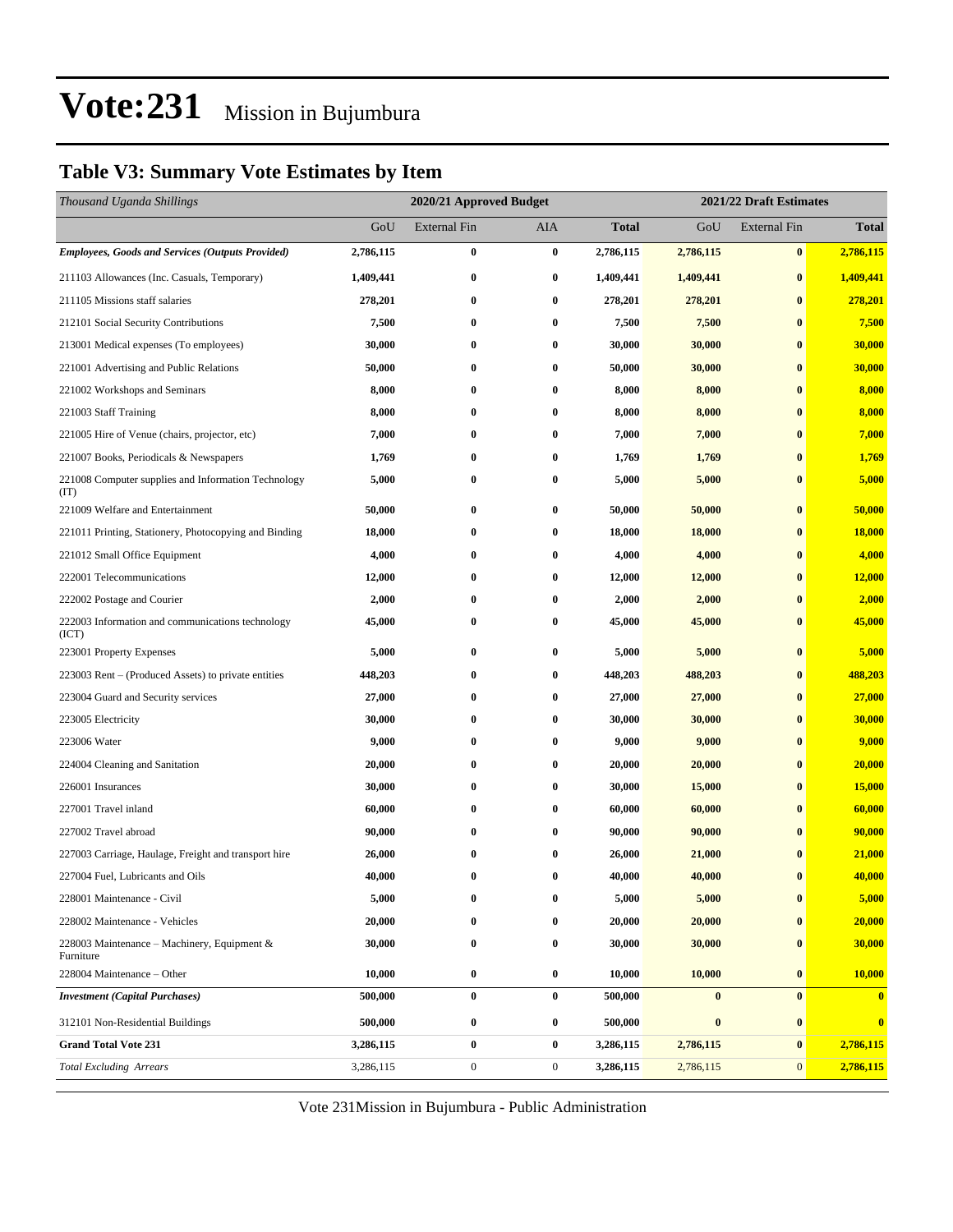#### **Table V4: Detailed Estimates by Sub-SubProgramme, Department,Project and Output and Item**

*Sub-SubProgrammme 52 Overseas Mission Services*

*Recurrent Budget Estimates*

#### **Department 01 Headquarters Bujumbura**

| Thousand Uganda Shillings                              | 2020/21 Approved Budget<br>2021/22 Draft Estimates |              |                  |              |                  |              |               |
|--------------------------------------------------------|----------------------------------------------------|--------------|------------------|--------------|------------------|--------------|---------------|
| <b>Outputs Provided</b>                                | Wage                                               | Non Wage     | AIA              | <b>Total</b> | Wage             | Non Wage     | <b>Total</b>  |
| <b>Budget Output 165201 Cooperation frameworks</b>     |                                                    |              |                  |              |                  |              |               |
| 211103 Allowances (Inc. Casuals, Temporary)            | $\boldsymbol{0}$                                   | 1,209,441    | $\boldsymbol{0}$ | 1,209,441    | $\overline{0}$   | 1,209,441    | 1,209,441     |
| 211105 Missions staff salaries                         | 278,201                                            | $\mathbf{0}$ | $\boldsymbol{0}$ | 278,201      | 278,201          | $\mathbf{0}$ | 278,201       |
| 212101 Social Security Contributions                   | $\boldsymbol{0}$                                   | 7,500        | $\mathbf{0}$     | 7,500        | $\mathbf{0}$     | 7,500        | 7,500         |
| 213001 Medical expenses (To employees)                 | $\boldsymbol{0}$                                   | 13,000       | $\boldsymbol{0}$ | 13,000       | $\boldsymbol{0}$ | 18,000       | <b>18,000</b> |
| 221007 Books, Periodicals & Newspapers                 | $\mathbf{0}$                                       | 769          | $\boldsymbol{0}$ | 769          | $\boldsymbol{0}$ | 769          | 769           |
| 221009 Welfare and Entertainment                       | $\mathbf{0}$                                       | 20,000       | $\boldsymbol{0}$ | 20,000       | $\mathbf{0}$     | 20,000       | 20,000        |
| 221011 Printing, Stationery, Photocopying and Binding  | $\boldsymbol{0}$                                   | 8,000        | $\boldsymbol{0}$ | 8,000        | $\mathbf{0}$     | 8,000        | 8,000         |
| 221012 Small Office Equipment                          | $\boldsymbol{0}$                                   | 2,000        | $\mathbf{0}$     | 2,000        | $\mathbf{0}$     | 2,000        | 2,000         |
| 222001 Telecommunications                              | $\overline{0}$                                     | 3,000        | $\mathbf{0}$     | 3,000        | $\mathbf{0}$     | 3,000        | <b>3,000</b>  |
| 222002 Postage and Courier                             | $\overline{0}$                                     | 1,000        | $\mathbf{0}$     | 1,000        | $\boldsymbol{0}$ | 1,000        | 1,000         |
| 222003 Information and communications technology (ICT) | $\boldsymbol{0}$                                   | 15,797       | $\mathbf{0}$     | 15,797       | $\mathbf{0}$     | 15,797       | 15,797        |
| 227001 Travel inland                                   | $\boldsymbol{0}$                                   | 15,000       | $\boldsymbol{0}$ | 15,000       | $\mathbf{0}$     | 10,000       | 10,000        |
| 227002 Travel abroad                                   | $\boldsymbol{0}$                                   | 25,000       | $\mathbf{0}$     | 25,000       | $\mathbf{0}$     | 25,000       | 25,000        |
| 228002 Maintenance - Vehicles                          | $\boldsymbol{0}$                                   | 5,000        | $\mathbf{0}$     | 5,000        | $\mathbf{0}$     | 5,000        | 5,000         |
| <b>Total Cost of Budget Output 01</b>                  | 278,201                                            | 1,325,508    | 0                | 1,603,709    | 278,201          | 1,325,508    | 1,603,709     |
| <b>Budget Output 165202 Consulars services</b>         |                                                    |              |                  |              |                  |              |               |
| 213001 Medical expenses (To employees)                 | $\overline{0}$                                     | 8,500        | $\mathbf{0}$     | 8,500        | $\overline{0}$   | 8,500        | 8,500         |
| 221009 Welfare and Entertainment                       | $\boldsymbol{0}$                                   | 10,000       | $\boldsymbol{0}$ | 10,000       | $\mathbf{0}$     | 10,000       | 10,000        |
| 223003 Rent – (Produced Assets) to private entities    | $\boldsymbol{0}$                                   | 246,000      | $\mathbf{0}$     | 246,000      | $\mathbf{0}$     | 261,000      | 261,000       |
| 223004 Guard and Security services                     | $\boldsymbol{0}$                                   | 20,000       | $\boldsymbol{0}$ | 20,000       | $\mathbf{0}$     | 20,000       | 20,000        |
| 223005 Electricity                                     | $\boldsymbol{0}$                                   | 15,000       | $\mathbf{0}$     | 15,000       | $\mathbf{0}$     | 15,000       | 15,000        |
| 223006 Water                                           | $\overline{0}$                                     | 6,000        | $\boldsymbol{0}$ | 6,000        | $\mathbf{0}$     | 6,000        | 6,000         |
| 224004 Cleaning and Sanitation                         | $\overline{0}$                                     | 20,000       | $\mathbf{0}$     | 20,000       | $\boldsymbol{0}$ | 20,000       | 20,000        |
| 226001 Insurances                                      | $\boldsymbol{0}$                                   | 30,000       | $\boldsymbol{0}$ | 30,000       | $\boldsymbol{0}$ | 15,000       | 15,000        |
| 227001 Travel inland                                   | $\boldsymbol{0}$                                   | 5,000        | $\mathbf{0}$     | 5,000        | $\boldsymbol{0}$ | 10,000       | <b>10,000</b> |
| 227002 Travel abroad                                   | $\boldsymbol{0}$                                   | 10,000       | $\mathbf{0}$     | 10,000       | $\mathbf{0}$     | 10,000       | 10,000        |
| 227003 Carriage, Haulage, Freight and transport hire   | $\overline{0}$                                     | 26,000       | $\mathbf{0}$     | 26,000       | $\mathbf{0}$     | 21,000       | 21,000        |
| 227004 Fuel, Lubricants and Oils                       | $\overline{0}$                                     | 20,000       | $\boldsymbol{0}$ | 20,000       | $\mathbf{0}$     | 20,000       | 20,000        |
| 228002 Maintenance - Vehicles                          | $\boldsymbol{0}$                                   | 5,000        | $\boldsymbol{0}$ | 5,000        | $\boldsymbol{0}$ | 5,000        | 5,000         |
| 228003 Maintenance – Machinery, Equipment & Furniture  | $\boldsymbol{0}$                                   | 20,000       | $\boldsymbol{0}$ | 20,000       | $\mathbf{0}$     | 20,000       | 20,000        |

Vote 231Mission in Bujumbura - Public Administration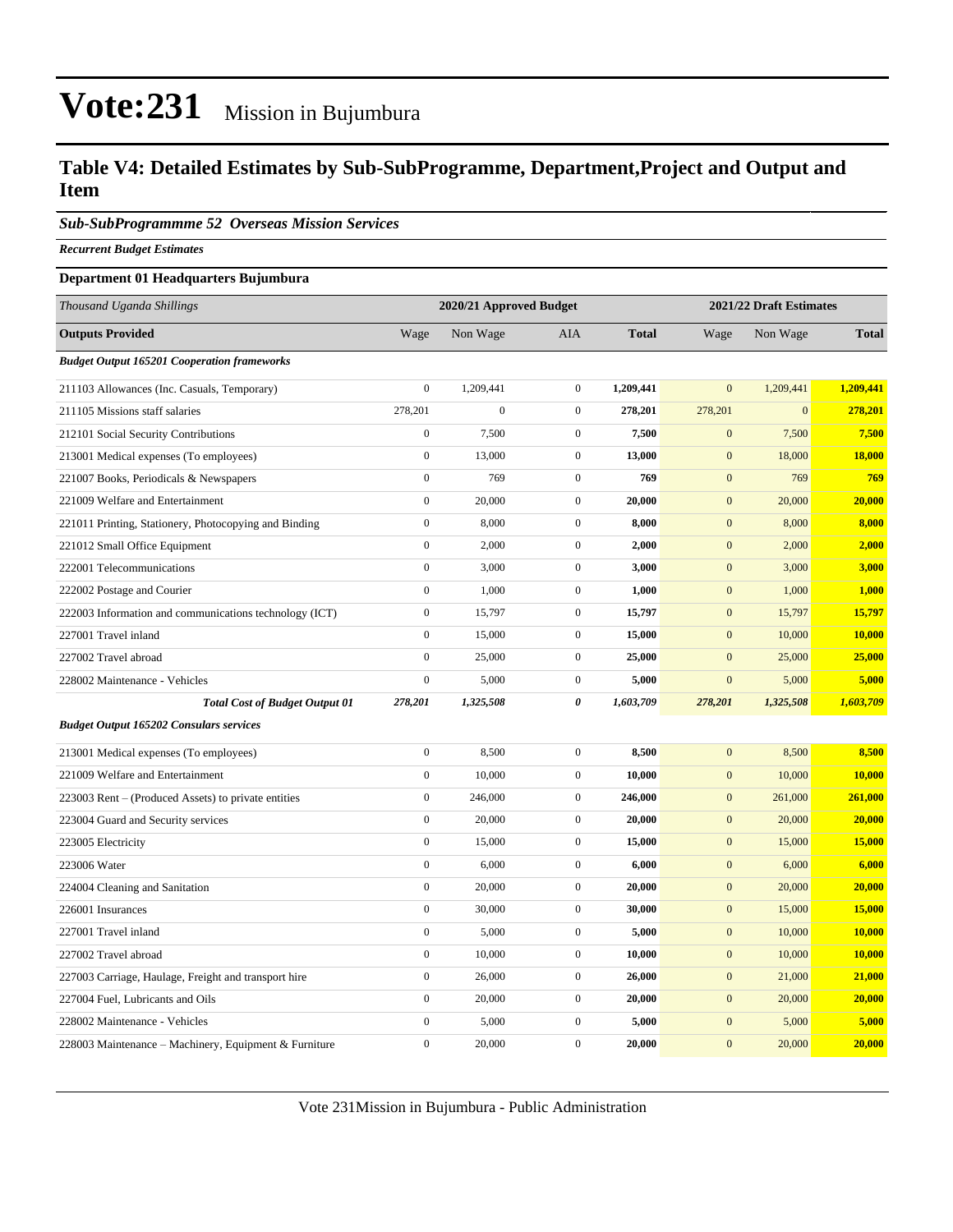| 228004 Maintenance - Other                                                  | $\boldsymbol{0}$ | 10,000    | $\mathbf{0}$          | 10,000    | $\mathbf{0}$          | 10,000    | 10,000        |  |
|-----------------------------------------------------------------------------|------------------|-----------|-----------------------|-----------|-----------------------|-----------|---------------|--|
| <b>Total Cost of Budget Output 02</b>                                       | $\theta$         | 451,500   | 0                     | 451,500   | $\boldsymbol{\theta}$ | 451,500   | 451,500       |  |
| Budget Output 165204 Promotion of trade, tourism, education, and investment |                  |           |                       |           |                       |           |               |  |
| 211103 Allowances (Inc. Casuals, Temporary)                                 | $\overline{0}$   | 200,000   | $\mathbf{0}$          | 200,000   | $\mathbf{0}$          | 200,000   | 200,000       |  |
| 213001 Medical expenses (To employees)                                      | $\boldsymbol{0}$ | 8,500     | $\boldsymbol{0}$      | 8,500     | $\mathbf{0}$          | 3,500     | 3,500         |  |
| 221001 Advertising and Public Relations                                     | $\overline{0}$   | 50,000    | $\mathbf{0}$          | 50,000    | $\mathbf{0}$          | 30,000    | 30,000        |  |
| 221002 Workshops and Seminars                                               | $\overline{0}$   | 8,000     | $\mathbf{0}$          | 8.000     | $\mathbf{0}$          | 8,000     | 8,000         |  |
| 221003 Staff Training                                                       | $\overline{0}$   | 8,000     | $\boldsymbol{0}$      | 8,000     | $\mathbf{0}$          | 8,000     | 8,000         |  |
| 221005 Hire of Venue (chairs, projector, etc)                               | $\overline{0}$   | 7,000     | $\mathbf{0}$          | 7,000     | $\overline{0}$        | 7,000     | 7,000         |  |
| 221007 Books, Periodicals & Newspapers                                      | $\boldsymbol{0}$ | 1,000     | $\boldsymbol{0}$      | 1,000     | $\mathbf{0}$          | 1,000     | 1,000         |  |
| 221008 Computer supplies and Information Technology (IT)                    | $\boldsymbol{0}$ | 5,000     | $\mathbf{0}$          | 5,000     | $\boldsymbol{0}$      | 5,000     | 5,000         |  |
| 221009 Welfare and Entertainment                                            | $\overline{0}$   | 20,000    | $\boldsymbol{0}$      | 20,000    | $\mathbf{0}$          | 20,000    | 20,000        |  |
| 221011 Printing, Stationery, Photocopying and Binding                       | $\overline{0}$   | 10,000    | $\mathbf{0}$          | 10,000    | $\overline{0}$        | 10,000    | 10,000        |  |
| 221012 Small Office Equipment                                               | $\overline{0}$   | 2,000     | $\boldsymbol{0}$      | 2,000     | $\mathbf{0}$          | 2,000     | 2,000         |  |
| 222001 Telecommunications                                                   | $\overline{0}$   | 9,000     | $\boldsymbol{0}$      | 9,000     | $\mathbf{0}$          | 9,000     | 9,000         |  |
| 222002 Postage and Courier                                                  | $\boldsymbol{0}$ | 1,000     | $\boldsymbol{0}$      | 1,000     | $\mathbf{0}$          | 1,000     | 1,000         |  |
| 222003 Information and communications technology (ICT)                      | $\overline{0}$   | 29,203    | $\mathbf{0}$          | 29,203    | $\mathbf{0}$          | 29,203    | 29,203        |  |
| 223001 Property Expenses                                                    | $\boldsymbol{0}$ | 5,000     | $\boldsymbol{0}$      | 5,000     | $\mathbf{0}$          | 5,000     | 5,000         |  |
| 223003 Rent – (Produced Assets) to private entities                         | $\overline{0}$   | 202,203   | $\mathbf{0}$          | 202,203   | $\mathbf{0}$          | 227,203   | 227,203       |  |
| 223004 Guard and Security services                                          | $\mathbf{0}$     | 7,000     | $\mathbf{0}$          | 7,000     | $\mathbf{0}$          | 7,000     | 7,000         |  |
| 223005 Electricity                                                          | $\overline{0}$   | 15,000    | $\mathbf{0}$          | 15,000    | $\mathbf{0}$          | 15,000    | 15,000        |  |
| 223006 Water                                                                | $\boldsymbol{0}$ | 3,000     | $\mathbf{0}$          | 3,000     | $\mathbf{0}$          | 3,000     | 3,000         |  |
| 227001 Travel inland                                                        | $\overline{0}$   | 40,000    | $\mathbf{0}$          | 40,000    | $\mathbf{0}$          | 40,000    | 40,000        |  |
| 227002 Travel abroad                                                        | $\boldsymbol{0}$ | 55,000    | $\boldsymbol{0}$      | 55,000    | $\mathbf{0}$          | 55,000    | 55,000        |  |
| 227004 Fuel, Lubricants and Oils                                            | $\overline{0}$   | 20,000    | $\mathbf{0}$          | 20,000    | $\mathbf{0}$          | 20,000    | 20,000        |  |
| 228001 Maintenance - Civil                                                  | $\boldsymbol{0}$ | 5,000     | $\mathbf{0}$          | 5,000     | $\mathbf{0}$          | 5,000     | 5,000         |  |
| 228002 Maintenance - Vehicles                                               | $\overline{0}$   | 10,000    | $\mathbf{0}$          | 10,000    | $\mathbf{0}$          | 10,000    | 10,000        |  |
| 228003 Maintenance - Machinery, Equipment & Furniture                       | $\boldsymbol{0}$ | 10,000    | $\mathbf{0}$          | 10,000    | $\mathbf{0}$          | 10,000    | <b>10,000</b> |  |
| <b>Total Cost of Budget Output 04</b>                                       | 0                | 730,906   | $\boldsymbol{\theta}$ | 730,906   | $\boldsymbol{\theta}$ | 730,906   | 730,906       |  |
| <b>Total Cost Of Outputs Provided</b>                                       | 278,201          | 2,507,914 | $\bf{0}$              | 2,786,115 | 278,201               | 2,507,914 | 2,786,115     |  |
| <b>Total Cost for Department 01</b>                                         | 278,201          | 2,507,914 | $\bf{0}$              | 2,786,115 | 278,201               | 2,507,914 | 2,786,115     |  |
| <b>Total Excluding Arrears</b>                                              | 278,201          | 2,507,914 | $\mathbf{0}$          | 2,786,115 | 278,201               | 2,507,914 | 2,786,115     |  |
| <b>Development Budget Estimates</b>                                         |                  |           |                       |           |                       |           |               |  |